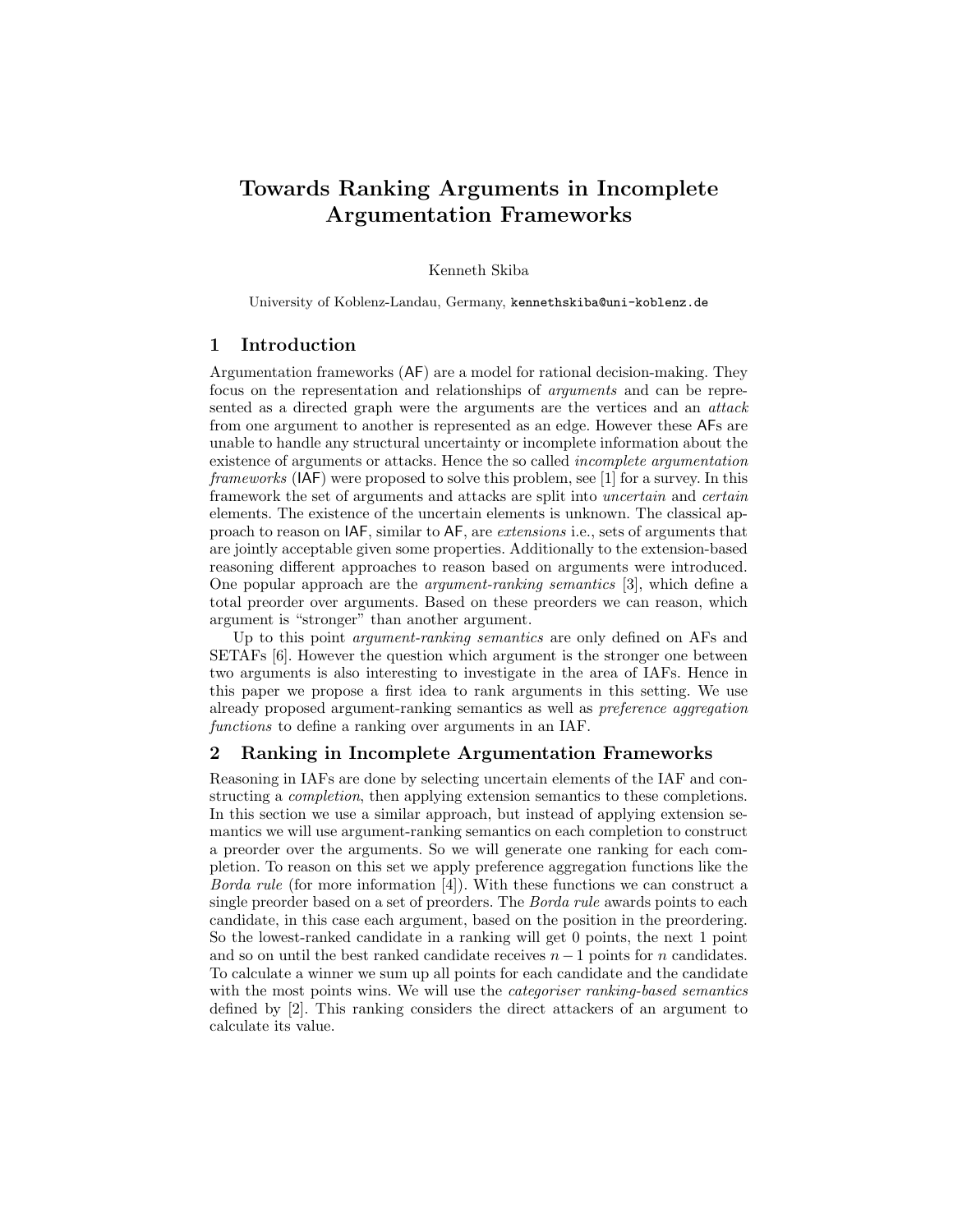2 K. Skiba

$$
\alpha(a)\rightarrow b\rightarrow c\gamma^{-1}(a)
$$

Fig. 1. IAF from the Example 1. The dashed arguments and attacks are uncertain.

**Definition 1.** Let  $AF = (Arg, R)$ . The categoriser function  $Cat : Arg \rightarrow ]0, 1]$  is defined as:

$$
Cat(a) = \begin{cases} 1 & \text{if } R_1^-(a) = \emptyset \\ \frac{1}{1 + \sum_{b \in R_1^-(a)} Cat(b)} & otherwise \end{cases}
$$

The ranking-based semantics categoriser defines a ranking  $\geq_{\text{AF}}^{Cat}$  on Arg such that for  $a, b \in \text{Arg}, a \succeq_{\text{AF}}^{Cat} b$  iff  $Cat(a) \leq Cat(b)$ .

Example 1. Consider the IAF from Figure 1. This IAF has four completions, C1: both a and  $(c, d)$  not included, C2: only a included, C3: only  $(c, d)$  included and C4: both a and  $(c, d)$  included. Hence we can calculate four preorders using the categoriser ranking-based semantics.

$$
c1 : b \sim_{\text{Arg}}^{Cat} d \succ_{\text{Arg}}^{Cat} c \succ_{\text{Arg}}^{Cat} a \qquad c2 : a \sim_{\text{Arg}}^{Cat} d \succ_{\text{Arg}}^{Cat} b \succ_{\text{Arg}}^{Cat} c
$$
  

$$
c3 : b \succ_{\text{Arg}}^{Cat} d \succ_{\text{Arg}}^{Cat} c \succ_{\text{Arg}}^{Cat} a \qquad c4 : a \succ_{\text{Arg}}^{Cat} d \succ_{\text{Arg}}^{Cat} b \succ_{\text{Arg}}^{Cat} c
$$

Note that argument a is part of ranking c1 and c3 despite not being included. We add all not included argument to the end of the ranking on the same level to construct a total ranking over the set of arguments. Applying the Borda rule on this set of ranking will result in the following ranking:

$$
d \succ b \succ a \succ c.
$$

So the "best" argument is  $d$  and the "worst" c.

Interestingly this ranking is different to all the rankings generated by the completions. Hence applying a preference aggregation function will influence the reasoning process.

Both methods (Categoriser semantics and Borda rule) can be replaced by any other method. For this replacement the properties of both methods should be considered. For argument-ranking semantics and preference aggregation functions a number of properties were proposed and each approach can only satisfy a certain number of these properties at the same time. So it will be interesting to investigate the properties of the resulting ranking of arguments in IAF and check if these properties are in conjunction with properties satisfied by the methods used to construct the ranking. Another future work idea is to extend the rankings in IAF to ranking in control argumentation frameworks [5] which is an extension of IAFs with another level of uncertainty. For that the idea presented above can be used in a similar fashion. By calculating rankings as above we will get a set of rankings, but by applying preference aggregation function again we can reduce this set of rankings to a single ranking.